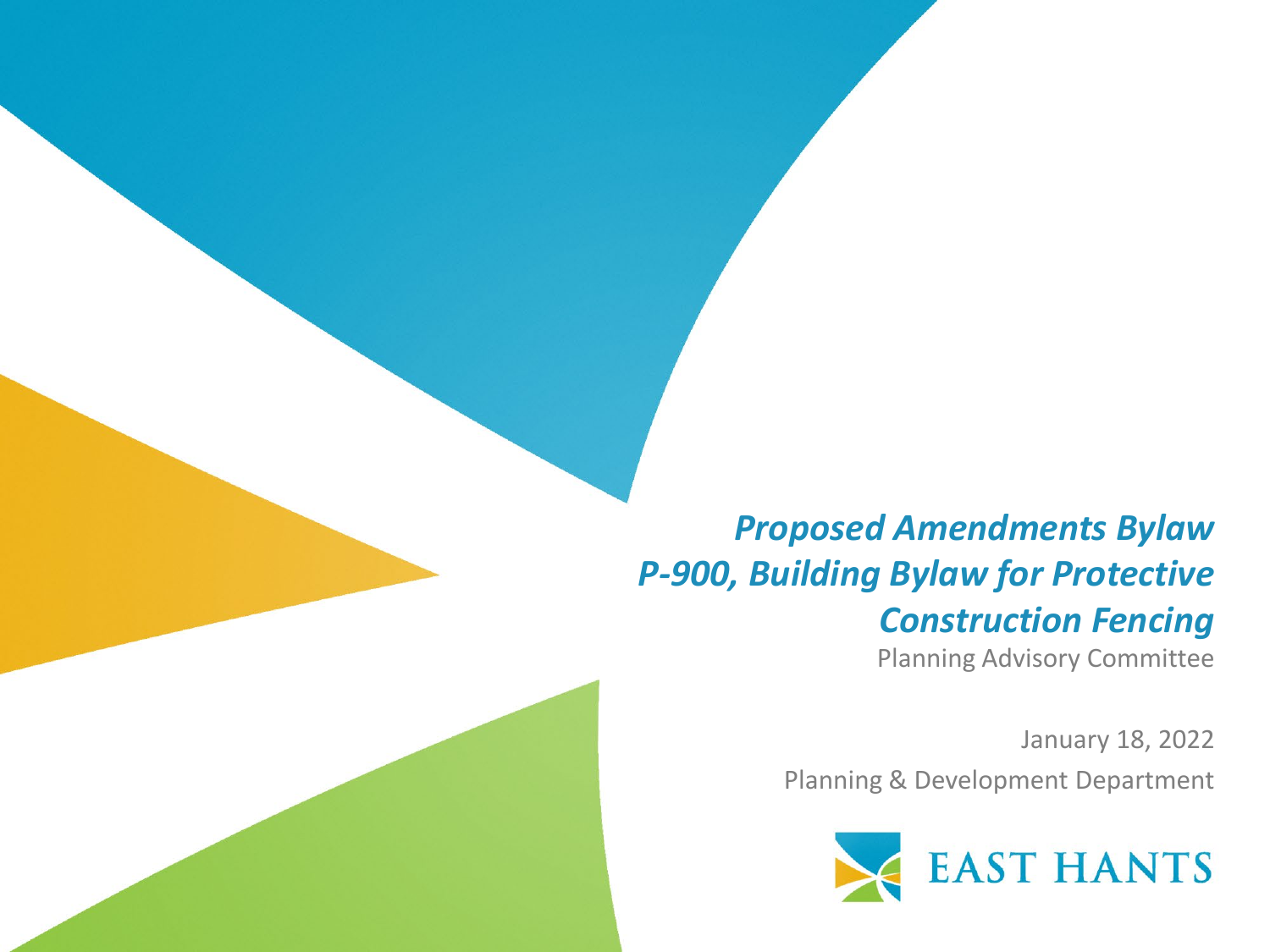# Background

- At their October 2021 meeting, Council passed motion C21(317) to direct staff to prepare a report to investigate options to secure construction sites.
- The motion stemmed from complaints that had been received regarding construction sites that were unsecure or where fencing had fallen down around construction sites.
- In response to Council's direction, amendments are being proposed to the Building Bylaw to regulate protective construction site fencing.

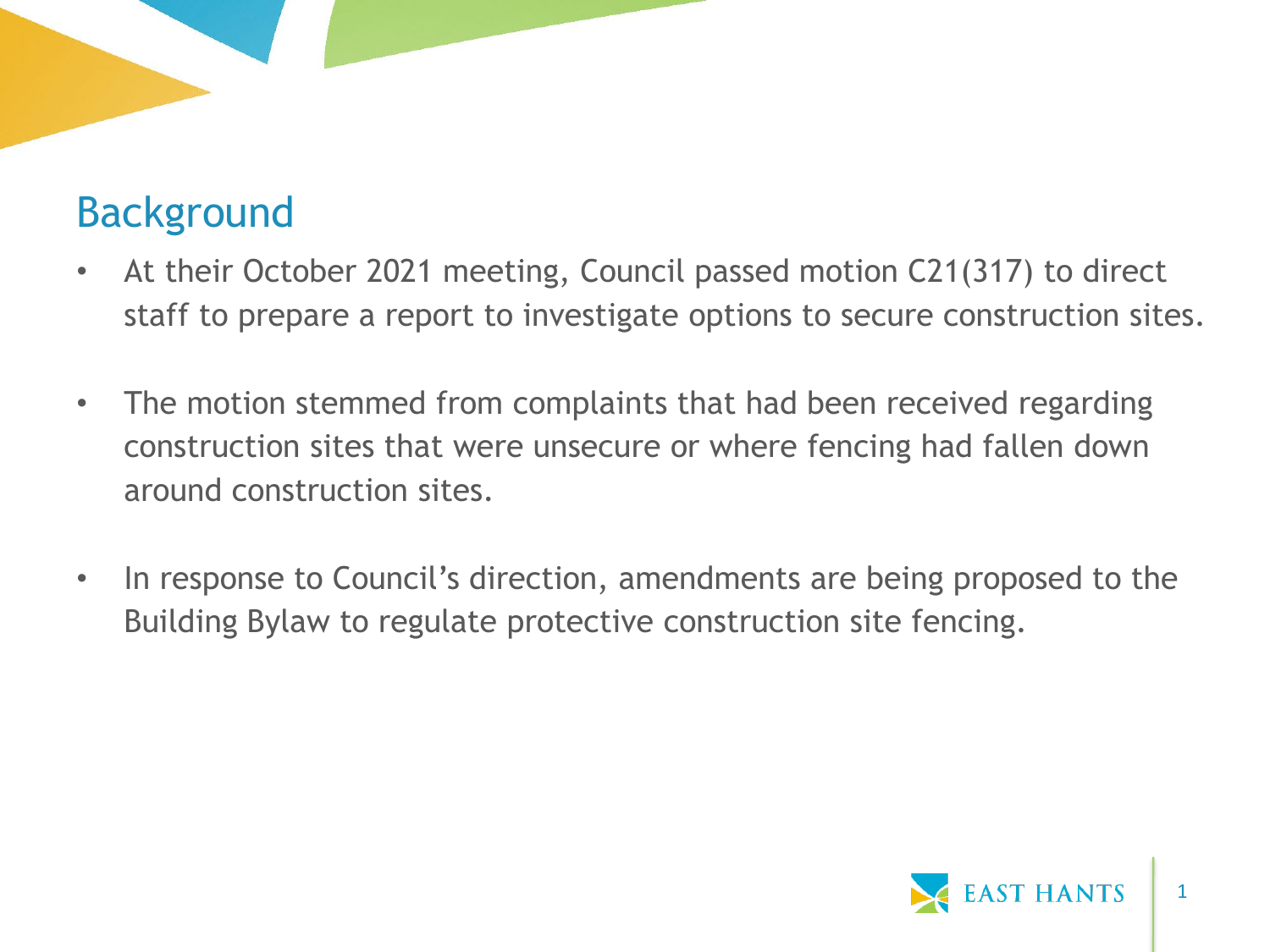### **Discussion**

- As part of Planning staff's research on protecting construction site fencing, or hoarding as it is sometimes referred to, staff reviewed regulations from Halifax and Toronto.
- In both cities, fencing is part of a much more comprehensive set of regulations on construction site standards.
- Halifax uses an Administrative Order Respecting Construction Management and requires construction companies to submit a Construction Management Plan to address items identified in the Order.
- Toronto has a Municipal Code related to Building Construction and Demolition that regulates construction site fencing.
- Planning staff suggest that the level of regulation and detail in these two documents are not necessary for East Hants.

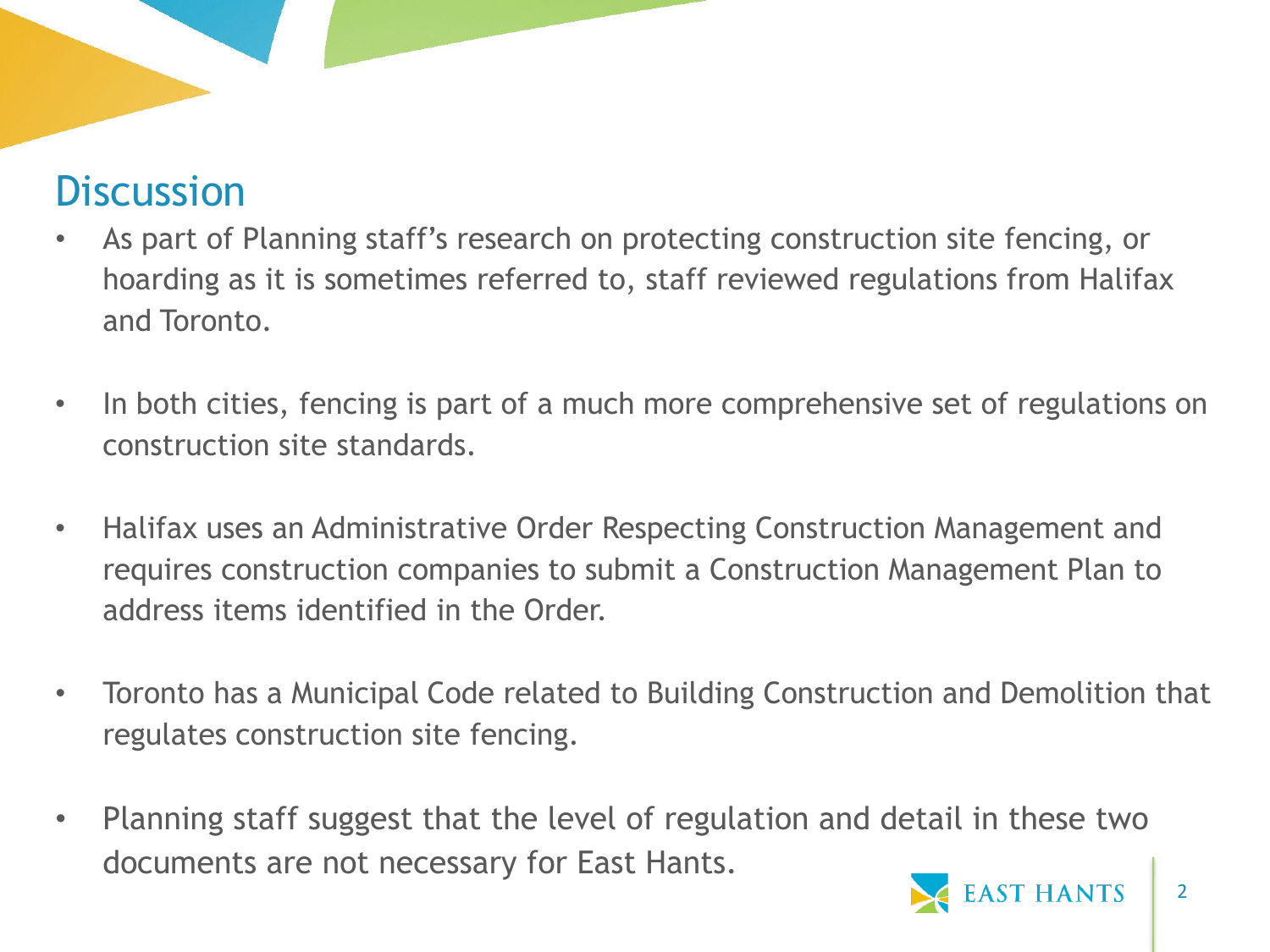### **Discussion**

- For the single issue of protective construction site fencing, staff feel that amendments to Bylaw P-900, Building Bylaw should be sufficient.
- Protective fencing would be required to be erected, where it has been determined to be necessary, prior to a building permit being issued.
- If the fencing fell down during construction, depending on the situation the Municipality may be able to use the MGA to issue a SOT.
- The Municipal Solicitor has reviewed the proposed regulations.

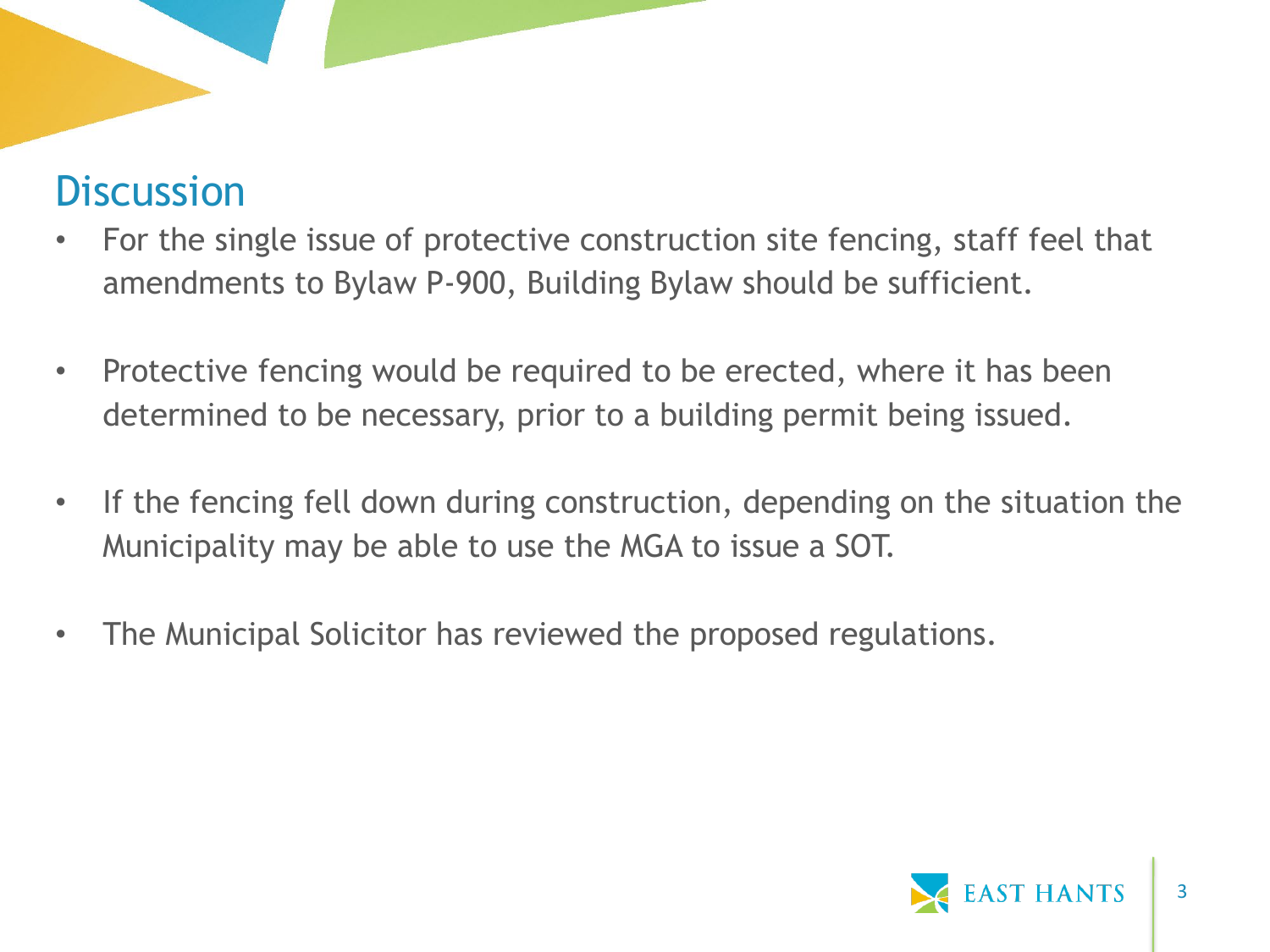### Proposed Amendments

• The following two definitions are proposed to be added to the Building Bylaw:

**"Commercial Construction Site"** means a construction site where the use of the property containing the construction site, following the completion of the construction work, will be either a multiple unit dwelling over four units, or a commercial/institutional building over 230  $m^2$ , or a combination of both.

**"Construction Fence"** means a fence required to be erected on a commercial construction site under the provisions of this Bylaw.

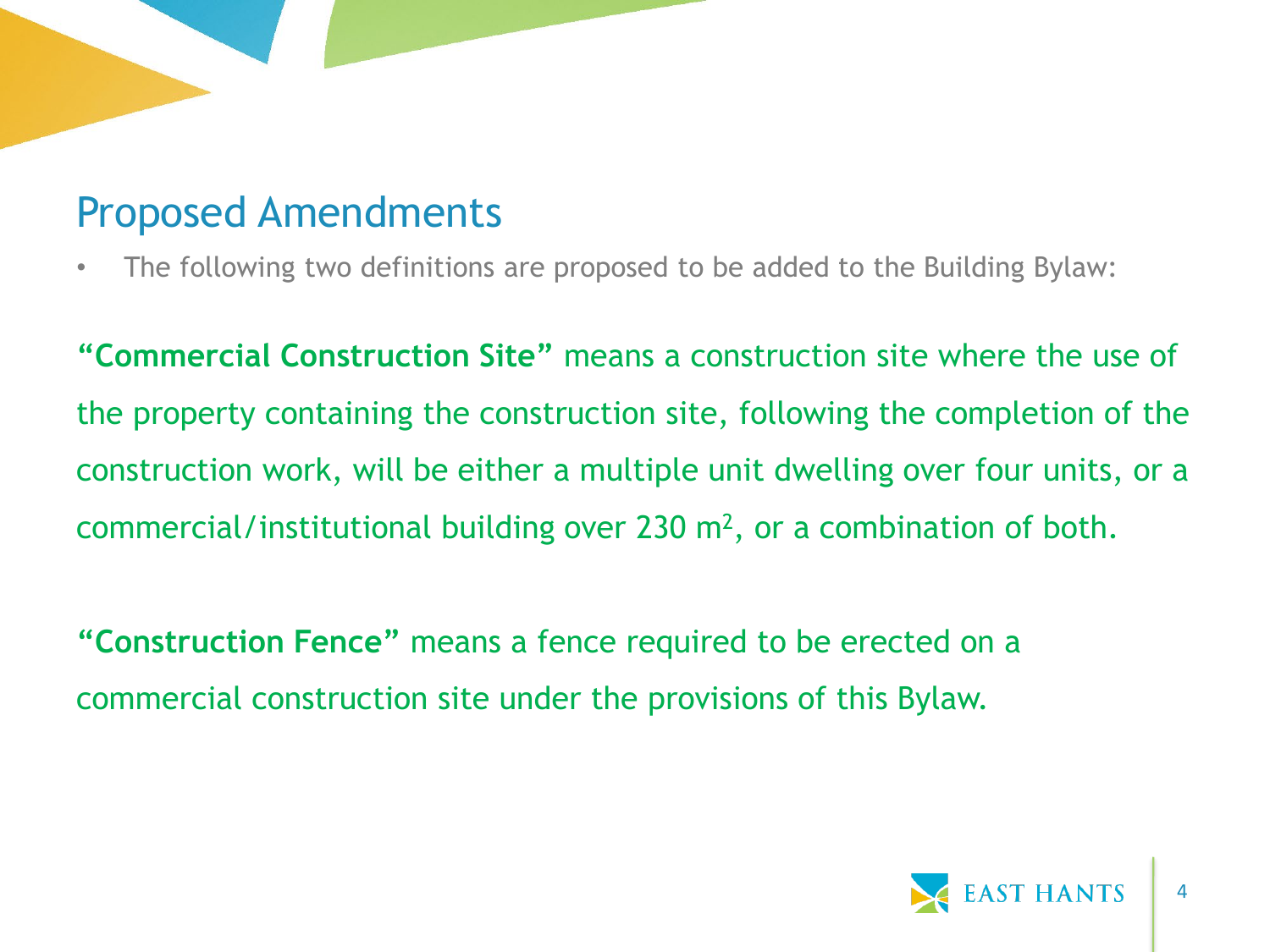#### Proposed Amendments Continued

- The following is added to Section 4.7:
	- 1. A Building Official may, if applicable, withhold a building permit until satisfied that the following requirements have been met: ………

h) A Construction Fence has been installed on a Commercial Construction Site where Municipal water and/or wastewater services are available and when the Commercial Construction Site is located adjacent to a residential building, sidewalk, walkway, pathway, or other pedestrian link, and shall be installed in accordance with the following provisions:

- i. the construction fence shall be erected and in place on the property prior to the commencement of construction work;
- ii. shall be erected on the property around the perimeter of the construction site so as to fully enclose the construction site;
- iii. shall be a minimum height of 1.8 m;
- iv. shall be built of wood, chain link, or welded-wire panels;
- v. shall be built to deter entry to the site by unauthorized persons;
- vi. shall be maintained and kept in a sturdy and upright position and shall at all times be well anchored and secure; and
- vii. the Building Official may authorize modifications to the construction fencing provisions, where satisfied that the proposed modifications meet the intentions of this bylaw and do not compromise public safety.

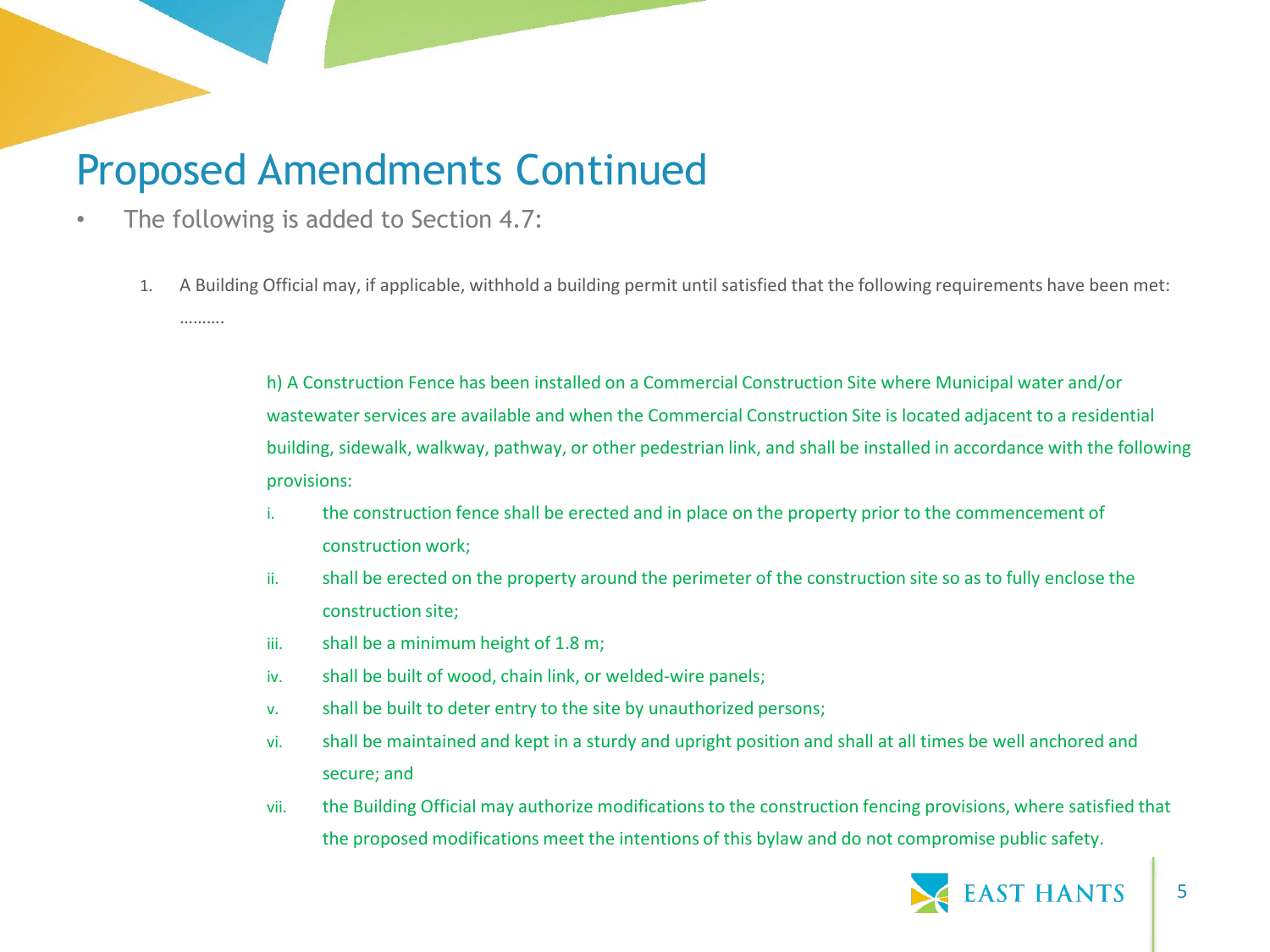# **Options**

- If Planning Advisory Committee and Council are not satisfied with the approach that staff have developed, staff can continue to complete additional research and develop an alternative method of regulating protective construction site fencing.
- Alternatively, PAC and Council may decide not to require fencing around construction sites.